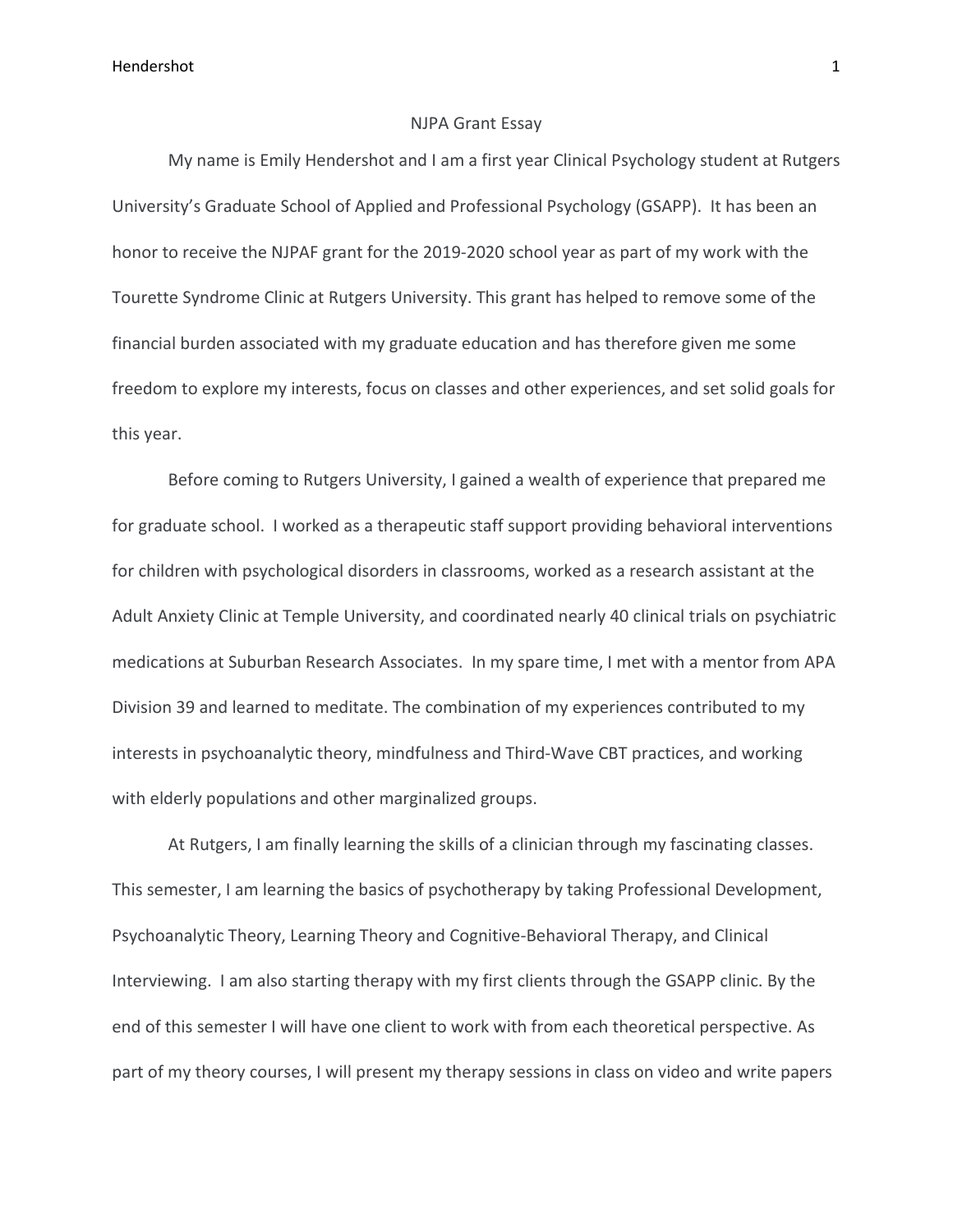about these cases. I attend one hour of supervision each week for both cases as well. I will start with my first Psychoanalytic case next week. It is exciting to begin using these theories in clinical cases.

Next semester, I am taking the following courses: Supervision and Professional Development, Systems Theory and Analysis, Cognitive Assessment, Child Psychopathology, and electives of my choice. As I have found that I love both CBT and Psychoanalytic thinking and tend to consider client cases in terms of both theories, I will likely take the Psychotherapy Integration elective. To enrich my understanding of Psychoanalytic theory, I will take the additional Psychodynamic course offered. In addition to coursework I will continue therapy with my clients from the clinic.

My practicum placement for the entire 2019-2020 year is at the Tourette Syndrome Clinic at Rutgers University. As part of this clinic, I will be assigned four cases, receive three hours a week of group supervision/didactic training, and attend one hour of supervision a week for my individual cases with the clinic's director. Thus far this practicum has been an enlightening placement. Before coming to this clinic, I did not know anything about Tourette's Disorder or the unique hurdles and discrimination that people with Tourette's Disorder face. To prepare for our cases we have learned not only about Tourette's Disorder, but also about frequently comorbid disorders (ADHD, OCD, anxiety disorders) and the empirically supported therapies that are most effective for them.

Thus far I have two clients with a primary diagnosis of Tourette's Disorder. Each week we use therapeutic strategies from the Comprehensive Behavioral Intervention for Tics (CBIT) to help clients reduce the frequency of tics. I hope to gain more experience with comorbid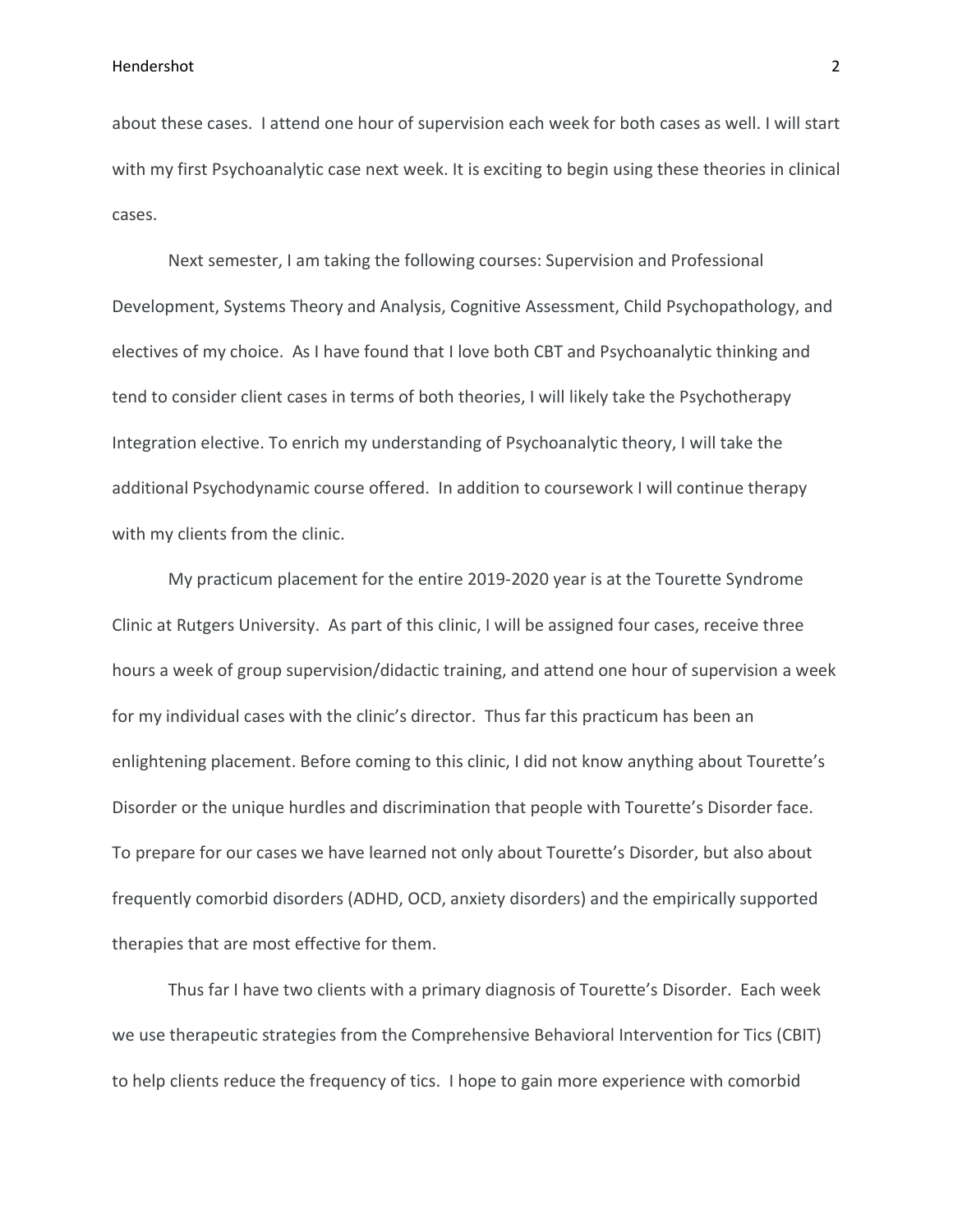diagnoses with my next two cases. In January and July I will perform phone screens for the clinic and prepare paperwork for new cases. This February, I also look forward to facilitating the Social-Emotional Skills Group for Children and Teens with Tourette Syndrome, a ten-week program that helps children develop the skills needed to navigate life with tics.

The final piece of training for my 2019-2020 school year is my research fellowship, an NIH-funded study on proximal predictors of suicide with Dr. Nicole Cain. Recruitment of study participants begins with a three-hour battery, during which I will administer the MINI and C-SSRS and collect participant history, self-reports, and measures that collect information on constructs of interest. Participants also play "Cyberball," a game intended to simulate rejection. Once a participant is in the study, I will track them for 14 days with various questionnaires. Participants also wear an actiwatch that monitors their sleeping patterns. There are other duties I will perform, such as overseeing an undergraduate completing a project on one of the constructs of interest and ensuring proper data entry.

My goal for this year sounds quite simple: to build a foundation of knowledge and skills that will allow me to become an effective and demonstratively compassionate therapist. This may sound simple, but taking my first steps as a therapist has shown me how truly arduous and complicated this task is. Becoming a person who can enact therapeutic change requires personal and professional transformation. I must acquire a body of knowledge quickly; apply that body of knowledge; and understand how my own biases, learning, and interpersonal style can contribute to my effectiveness in working with different people with various psychological problems. I also must become relaxed enough in this role to be able to genuinely express compassion and empathy.